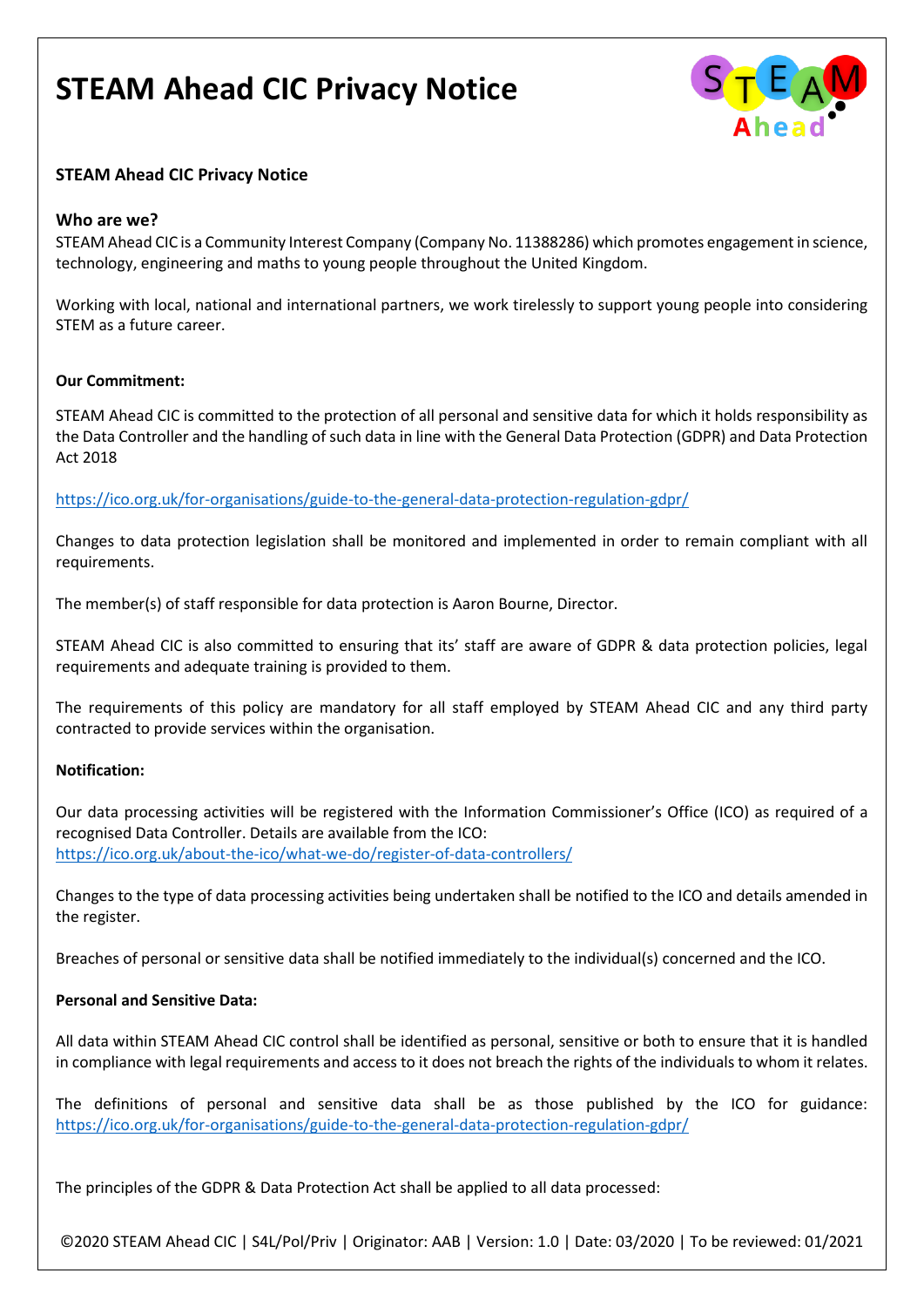

Processed fairly and lawfully

Obtained only for lawful purposes, and is not further used in any manner incompatible with those original purposes

Accurate and, where necessary, kept up to date,

Adequate, relevant and not excessive in relation to the purposes for which it is processed

Not kept for longer than is necessary for those purposes

Processed in accordance with the rights of data subjects under the GDPR & DPA

Protected by appropriate technical and organisational measures against unauthorised or unlawful processing and against accidental loss, destruction or damage

Not transferred to a country or territory outside the European Economic Area unless that country or territory ensures an adequate level of protection of the personal information

#### **Fair Processing / Privacy Notice:**

We shall be transparent about the intended processing of data and communicate these intentions via notification to staff, learners and organisations prior to the processing of individual's data.

Notifications shall be in accordance with ICO guidance and, where relevant, be written in a form understandable by those defined as young adults or adults under the legislation. <https://ico.org.uk/for-organisations/guide-to-the-general-data-protection-regulation-gdpr/>

The intention to share data relating to individuals to an organisation outside of our organisation shall be clearly defined within notifications and details of the basis for sharing given. Data will be shared with external parties in circumstances where it is a legal requirement to provide such information.

Any proposed change to the processing of individual's data shall first be notified to them.

#### **Data Security:**

In order to assure the protection of all data being processed and inform decisions on processing activities, we shall undertake an assessment of the associated risks of proposed processing and equally the impact on an individual's privacy in holding data related to them.

Risk and impact assessments shall be conducted in accordance with guidance given by the ICO: <https://ico.org.uk/for-organisations/guide-to-the-general-data-protection-regulation-gdpr/>

Security of data shall be achieved through the implementation of proportionate physical and technical measures. Nominated staff shall be responsible for the effectiveness of the controls implemented and reporting of their performance.

The security arrangements of any organisation with which data is shared shall also be considered and these organisations shall provide evidence of the competence in the security of shared data.

#### **Data Access Requests (Subject Access Requests):**

©2020 STEAM Ahead CIC | S4L/Pol/Priv | Originator: AAB | Version: 1.0 | Date: 03/2020 | To be reviewed: 01/2021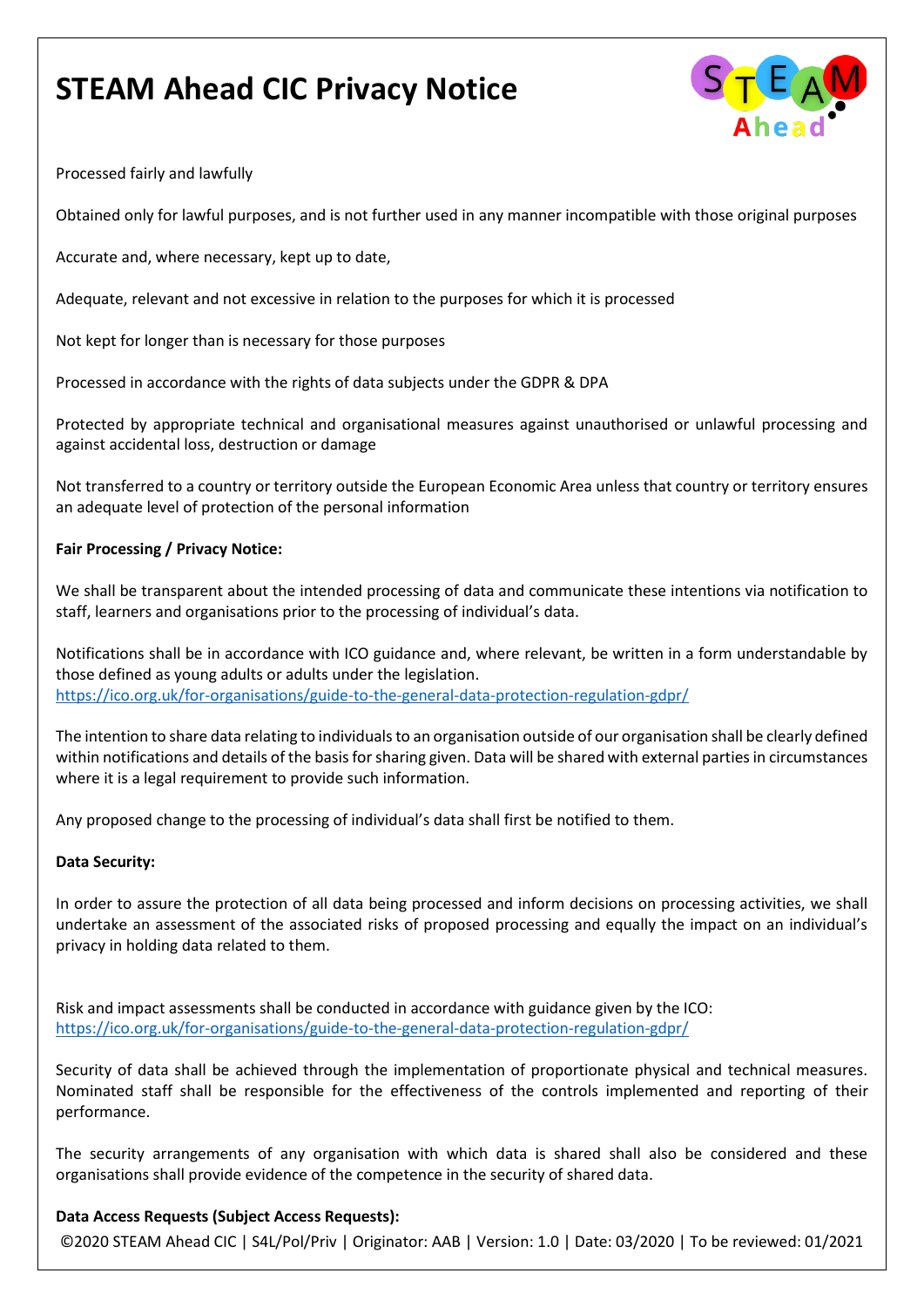

All individuals whose data is held by us, has a legal right to request access to such data or information about what is held. We shall respond to such requests within 40 days and they should be made in writing to: Aaron Bourne, Director at STEAM Ahead CIC

A charge may be applied to process the request. <https://ico.org.uk/media/for-organisations/documents/1131/definition-document-colleges-of-further-education.pdf>

#### **Photographs and Video:**

Images of staff and learners may be captured at appropriate times and as part of training activities. Consent of use of any images will be obtained and a record of consent stored.

Unless prior consent from learners or staff has been given, we shall not utilise such images for publication or communication to external sources.

It is our policy that external parties may not capture images of staff or learners during such activities without prior consent.

#### **Data Disposal:**

Our organisation recognises that the secure disposal of redundant data is an integral element to compliance with legal requirements and an area of increased risk.

All data held in any form of media (paper, tape, electronic) shall only be passed to a disposal partner with demonstrable competence in providing secure disposal services.

All data shall be destroyed or eradicated to agreed levels meeting recognised national standards, with confirmation at completion of the disposal process.

Disposal of IT assets holding data shall be in compliance with ICO guidance: [https://ico.org.uk/media/for-organisations/documents/1570/it\\_asset\\_disposal\\_for\\_organisations.pdf](https://ico.org.uk/media/for-organisations/documents/1570/it_asset_disposal_for_organisations.pdf)

### **When required STEAM Ahead CIC will identify a qualified source for disposal of IT assets and collections and make the required individuals aware.**

#### **How do we collect information from you?**

It is necessary for us to record personal information when anyone wishes to register to participate in, or support, some of our programmes.

This is usually done through registration forms but may also be when you contact us to enquire about our work.

### **What type of information is collected from you?**

The personal information we collect may include your name, email address, telephone number, address and any other information which is required to facilitate participation in our programmes.

The amount of information we collect depends on the nature of your involvement in our programmes and will always be with your consent.

#### **How we use your information:**

©2020 STEAM Ahead CIC | S4L/Pol/Priv | Originator: AAB | Version: 1.0 | Date: 03/2020 | To be reviewed: 01/2021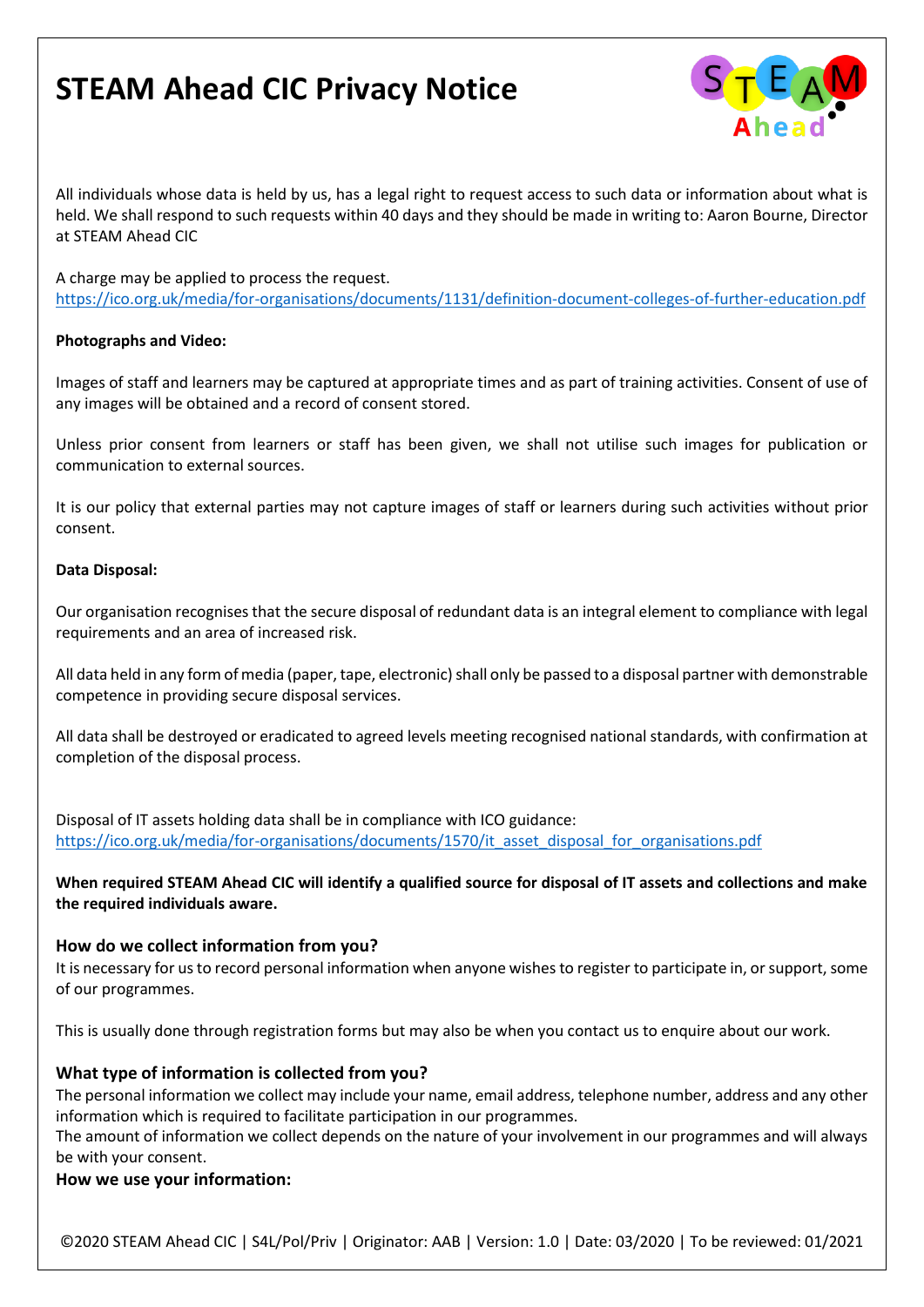

The purposes we use your information for may include:

- send you information about STEAM Ahead Education programmes
- process applications for STEAM Ahead Education programmes that you have submitted
- process your attendance at one of our events
- register your interest in supporting one, or more, of our programmes
- dealing with entries into competitions
- manage our current and future relationships in helping provide opportunities for young people
- carry out our obligations arising from any contracts entered into by you and us
- seek your views or comments on the services we provide
- notify you of changes to our services
- process a job application.

We review our retention periods for personal information on a regular basis. We will hold your personal information on our systems for as long as is necessary for the relevant activity.

### **Our legal reason for processing:**

We will normally process your data only with your consent.

We may also process your data under contractual necessity to fulfil contractual obligations.

We may also process your information to comply with a legal obligation or to protect your vital interests (e.g. in case of a medical emergency)

We will not sell or rent your information to third parties.

We will not share your information with third parties for marketing purposes.

Please be reassured that we will not release your information to third parties unless you have requested us to do so, or we are required to do so by law, for example, by a court order or for the purposes of prevention of fraud or other crime.

#### **Security precautions in place to protect the loss, misuse, or alteration of your information:**

When you give us personal information, we take steps to ensure that it is treated securely.

Only authorised data processors can access your information stored on our systems and every precaution is taken to ensure it remains secure, including encryption and password protection.